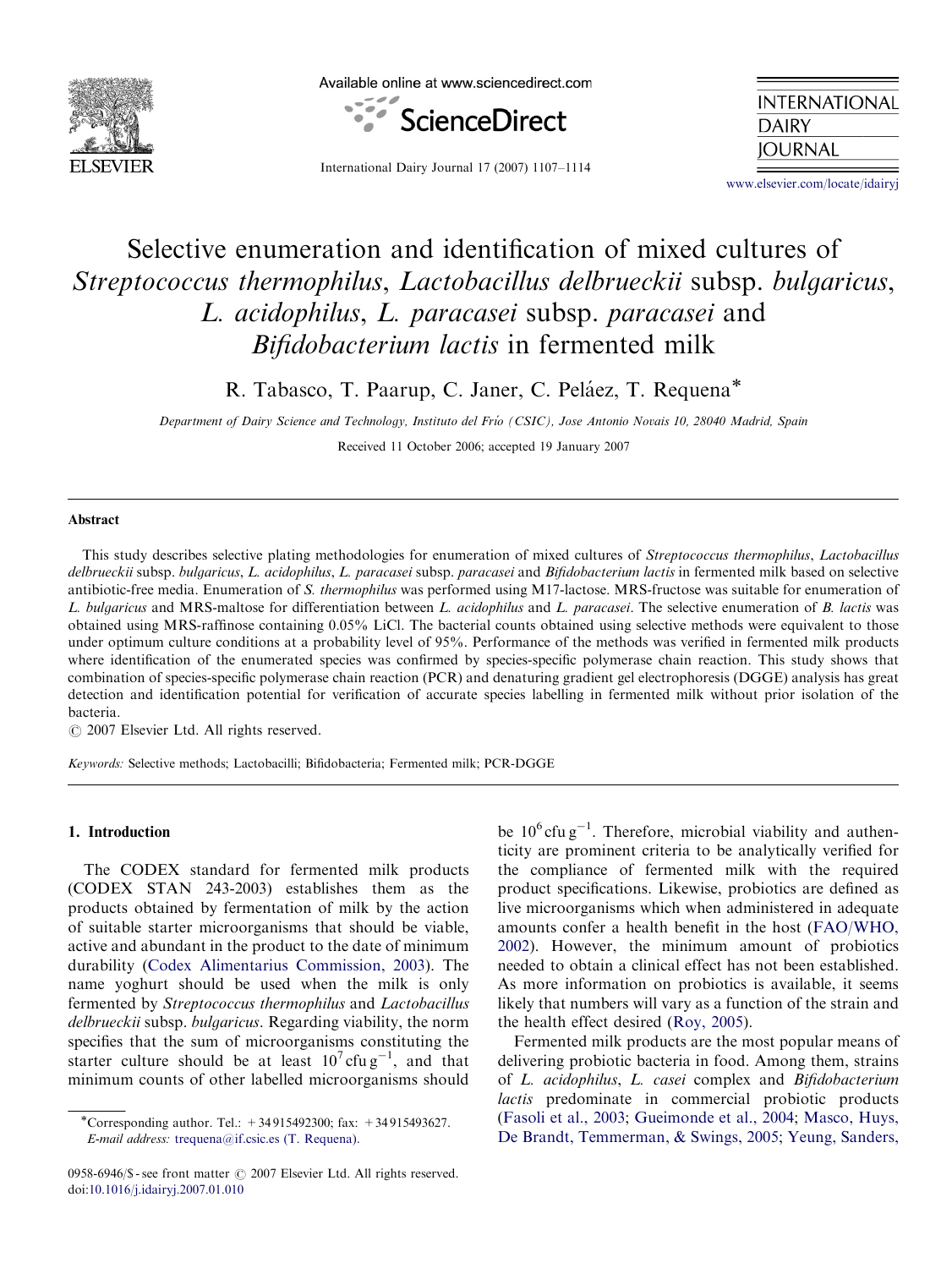[Kitts, Cano,](#page-7-0) & [Tong, 2002\)](#page-7-0). The presence of multiple and closely related species in these products makes the differential enumeration of probiotic and yoghurt starter bacteria difficult due to similarity in growth requirements and overlapping biochemical profiles of the species. Numerous media have been proposed for selective and differential enumeration of lactobacilli and bifidobacteria in mixed bacterial populations, and some have been the subject of specific reviews ([Charteris, Kelly, Morelli,](#page-6-0) & [Collins, 1997](#page-6-0); [Shah, 2000](#page-7-0); [Roy, 2001;](#page-7-0) [Coeuret, Dubernet,](#page-6-0) [Bernardeau, Gueguen,](#page-6-0) & [Vernoux, 2003\)](#page-6-0) and of comparative performance analyses ([Payne, Morris,](#page-7-0) & [Beers, 1999](#page-7-0); [Talwalkar & Kailasapathy, 2004;](#page-7-0) [Masco et al., 2005;](#page-7-0) [Van](#page-7-0) [de Casteele et al., 2006](#page-7-0)). In order to cover a high spectrum of species, most media for selective enumeration of mixed cultures have complex compositions that include antibiotics as selective ingredients, which could impact on the response of not only the sensitive strains but also of target bacteria and result in inaccurate or irreproducible quantitative results. A comparison of methods described in literature [\(Talwalkar](#page-7-0) & [Kailasapathy, 2004](#page-7-0)) concluded that no reliable techniques are yet developed to accurately enumerate L. acidophilus, L. casei and Bifidobacterium in different commercial yoghurts. Overall, it seems rational that the choice of selective methods should focus on the type of food and the species, even strains, to enumerate in each particular situation [\(Lourens-Hattingh](#page-7-0) [& Viljoen,](#page-7-0) [2001;](#page-7-0) [Sartory, 2005\)](#page-7-0).

As previously stated, identification of species is another important issue to be verified for the compliance of fermented milk with the required product specifications in terms of accurate species labelling and, if appropriate, to support health claims that could be associated with added probiotics. Phenotypic methods alone are inadequate for identification of lactobacilli and bifidobacteria species [\(Dellaglio & Felis, 2005\)](#page-6-0). To achieve a rapid and reliable identification of species, polymerase chain reaction (PCR) based methods using species-specific primers targeting the 16S rRNA gene sequence diversity have become very popular [\(Coeuret et al., 2003](#page-6-0)). In addition, cultureindependent methods for bacterial identification based on genetic analysis have become a valuable tool, since these techniques have the advantage to analyze the product as a whole. Separation of genus or species-specific PCR products by denaturing gradient gel electrophoresis (DGGE) has become the most commonly used technique among the culture-independent methods for detection and identification of lactobacilli and bifidobacteria from fermented products ([Ercolini, 2004\)](#page-6-0).

The aim of this study was to develop selective plating methodologies for enumeration and identification of mixed cultures of S. thermophilus, L. delbrueckii subsp. bulgaricus, L. acidophilus, L. paracasei subsp. paracasei and B. lactis in fermented milk products based on selective antibiotic-free media and different incubation conditions. To evaluate the performance of selective media for complete recovery of viable bacteria, methods were validated on the basis of their precision, accuracy, reproducibility, selectivity and specificity characteristics, in relation to culture conditions, which were used as reference methods. Efficacy of the selective methods was verified by identification of the presumptive colonies using species-specific PCR. The study is also complemented with the application of a cultureindependent procedure based on PCR–DGGE analysis to the rapid detection and identification of the mixed species in fermented milk products.

## 2. Material and methods

## 2.1. Microorganisms and culture conditions

Strains used in the assay were S. thermophilus STY-31, L. delbrueckii subsp. bulgaricus LBY-27, L. acidophilus LA-5, L. paracasei subsp. paracasei LC-01, and B. lactis BB-12. The strains were purified from a commercial synbiotic product (Simbiotic Drink; Priégola, Madrid, Spain). To allow the correct identification of strains, 16S rRNA gene nucleotide sequencing was carried out from pure cultures. The entire gene was amplified using the primers SacI-POmod and SalI-T7-PC5 [\(Table 1\)](#page-2-0) and the PCR conditions described previously by [Rodtong and Tannock](#page-7-0) [\(1993\)](#page-7-0). Additional primers used to assist in sequencing were 16Smidfor and P3rev ([Table 1](#page-2-0)). Sequencing of PCR fragments was carried out for both strands at the DNA Sequence Service of the Centro de Investigaciones Biológicas-CSIC (Madrid, Spain). S. thermophilus was grown in M-17 broth (Pronadisa, Madrid, Spain) containing 2% lactose. Lactobacillus subsp. and B. lactis were grown under anaerobic conditions (Gas-Pack, Anaerogen; Oxoid Ltd., Hampshire, England) in MRS broth (Pronadisa) supplemented with 0.05% L-cysteine hydrochloride, excepting L. paracasei subsp. paracasei that was grown aerobically in MRS broth. Incubations were carried out for 18–24 h at 37 °C and at 30 °C for L. paracasei subsp. paracasei.

# 2.2. Selective methods

Culture conditions described above were selected as reference methods. Media were supplemented with 1.5% bacteriological agar (Scharlab, Barcelona, Spain) and incubation extended to 48 h for S. thermophilus and 72 h for *B. lactis* and lactobacilli.

The selective conditions for the enumeration of S. thermophilus included inoculation of appropriate dilutions by the pour-plate technique into M-17 agar containing  $1\%$ lactose (M17-lactose) and incubation at  $45^{\circ}$ C for 24 h. For enumeration of *L. delbrueckii* subsp. *bulgaricus*, appropriate dilutions were pour-plated into MRS fermentation broth (Pronadisa), which does not contain either glucose or meat extract [\(De Man, Rogosa, & Sharpe, 1960\)](#page-6-0), enriched with 0.2% Tween 80 and supplemented with 1% fructose, 0.8% casein acid hydrolysate, 0.05% cysteine, and 1.5% agar (MRS-fructose). Plates were incubated in anaerobic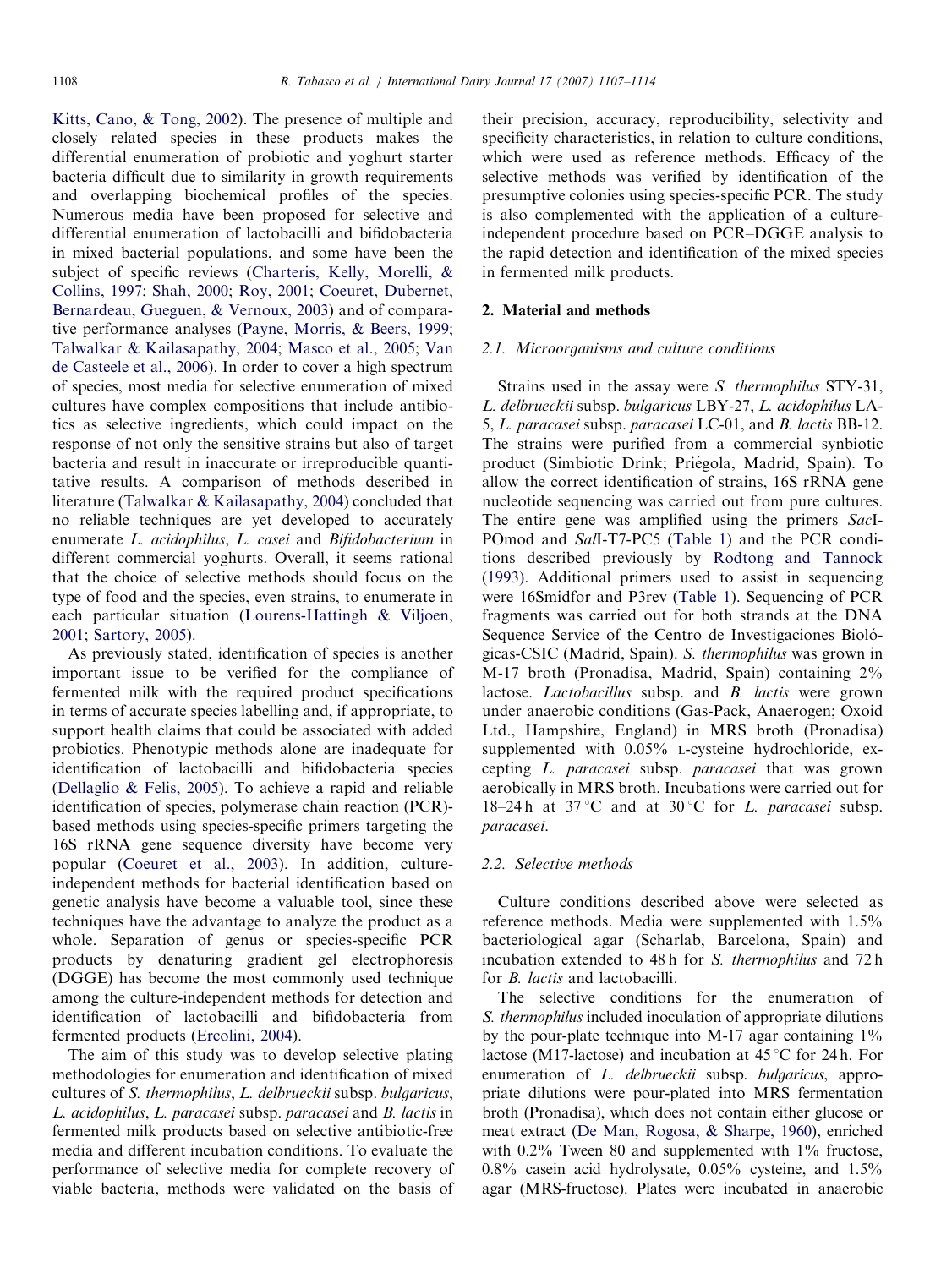<span id="page-2-0"></span>Table 1

Polymerase chain reaction primers used in this study for the identification of S. thermophilus, L. delbrueckii subsp. bulgaricus, L. acidophilus, L. paracasei subsp. paracasei and B. lactis

| Species          | Name        | Sequence $5' \rightarrow 3'$                    | Product (bp)             |
|------------------|-------------|-------------------------------------------------|--------------------------|
| S. thermophilus  | Thermfor    | ACGCTGAAGAGAGGAGCTTG                            | 157                      |
|                  | Thermrey    | <b>GCAATTGCCCCTTTCAAATA</b>                     |                          |
| L. bulgaricus    | Bulgfor     | <b>TCAAAGATTCCTTCGGGATG</b>                     | 232                      |
|                  | Bulgrev     | <b>TACGCATCATTGCCTTGGTA</b>                     |                          |
| L. acidophilus   | Acidfor     | AGCGAGCTGAACCAACAGAT                            | 227                      |
|                  | Acidrey     | <b>AGGCCGTTACCCTACCAACT</b>                     |                          |
| L. paracasei     | Casfor      | <b>GCACCGAGATTCAACATGGAA</b>                    | 142                      |
|                  | Casrey      | <b>GCCATCTTTCAGCCAAGAACC</b>                    |                          |
| <b>B.</b> lactis | Forlac      | GCGCTGGGCTGCTCTGGAAGC                           | 116                      |
|                  | Revlac      | <b>TGGCGACGAGCTCATCGACATACT</b>                 |                          |
| All species      | SacI-POmod  | CCGAGCTCAACAGAGTTTGATCCTGGCTCAG                 | $792 - 825$ <sup>a</sup> |
|                  | P3rev       | GGACTACCAGGGTATCTAAT                            |                          |
|                  | 16Smidfor   | GGCCGTTACTGACGCTGAG                             | $767 - 771$ <sup>a</sup> |
|                  | Sall-T7-PC5 | GGTCGACCGTTAATACGACTCACTATAGGGATACCTTGTTACGACTT |                          |

<sup>a</sup>Size range of products obtained from the five species.



Fig. 1. Differentiation of L. acidophilus from L. delbrueckii subsp. bulgaricus and B. lactis on MRS-fructose agar (a) and from L. paracasei subps. paracasei on MRS-maltose agar (b).

jars at  $45^{\circ}$ C for 72 h and lenticular colonies with 1–2 mm diameter were enumerated as L. delbrueckii subsp. bulgaricus, whereas cottony–fluffy colonies of 2–3 mm diameter corresponded to L. acidophilus (Fig. 1a). Enumeration of L. acidophilus was performed by spreading out appropriate dilutions onto MRS fermentation broth enriched with 0.2% Tween 80 and supplemented with 1% maltose, 0.05% cysteine, and 1.5% agar (MRS-maltose). Plates were incubated in a  $20\%$  CO<sub>2</sub> atmosphere incubator at  $37^{\circ}$ C for 72 h. Flat, rough colonies with irregular edges and  $1-2$  mm diameter corresponded to  $L$ . *acidophilus*, whereas L. paracasei subsp. paracasei developed as white, smooth and circular colonies of 2–3 mm diameter (Fig. 1b). The method was also selected for the enumeration of L. paracasei subsp. paracasei. Enumeration of B. lactis was carried out by pour-plating appropriate dilutions into MRS fermentation broth supplemented with 1% raffinose, 0.05% LiCl, 0.05% cysteine, and 1.5% agar (MRSraffinose). Plates were incubated in anaerobic jars at 45 °C for 72 h.

# 2.3. Efficiency tests

To evaluate performance of the selective methods to enumerate lactic acid bacteria (LAB) and *B. lactis*, recommendations of the ISO/TR 13843 ([ISO, 2000\)](#page-7-0) and ISO/IEC 17025 ([ISO, 2005\)](#page-7-0) standards on validation of microbiological methods were followed. Parameters evaluated were precision, accuracy, reproducibility, selectivity and specificity. The precision and accuracy of the methods were determined by the comparison between the bacterial counts obtained with selective and reference methods. Overnight pure cultures were diluted and inoculated into both selective and reference media. After logarithmic transformation of the results to normalize the distribution, counts obtained in both media were compared using paired Student's *t*-test to obtain  $t_{exp} = d_m/(s_d/n^{1/2})$ , where  $d_m$  is the mean of differences (d) between counts on selective and reference methods,  $s_d$  is the standard deviation of d, and n the number of samples. Other parameters calculated were relative recovery =  $10^{-d_m}$  and relative standard deviation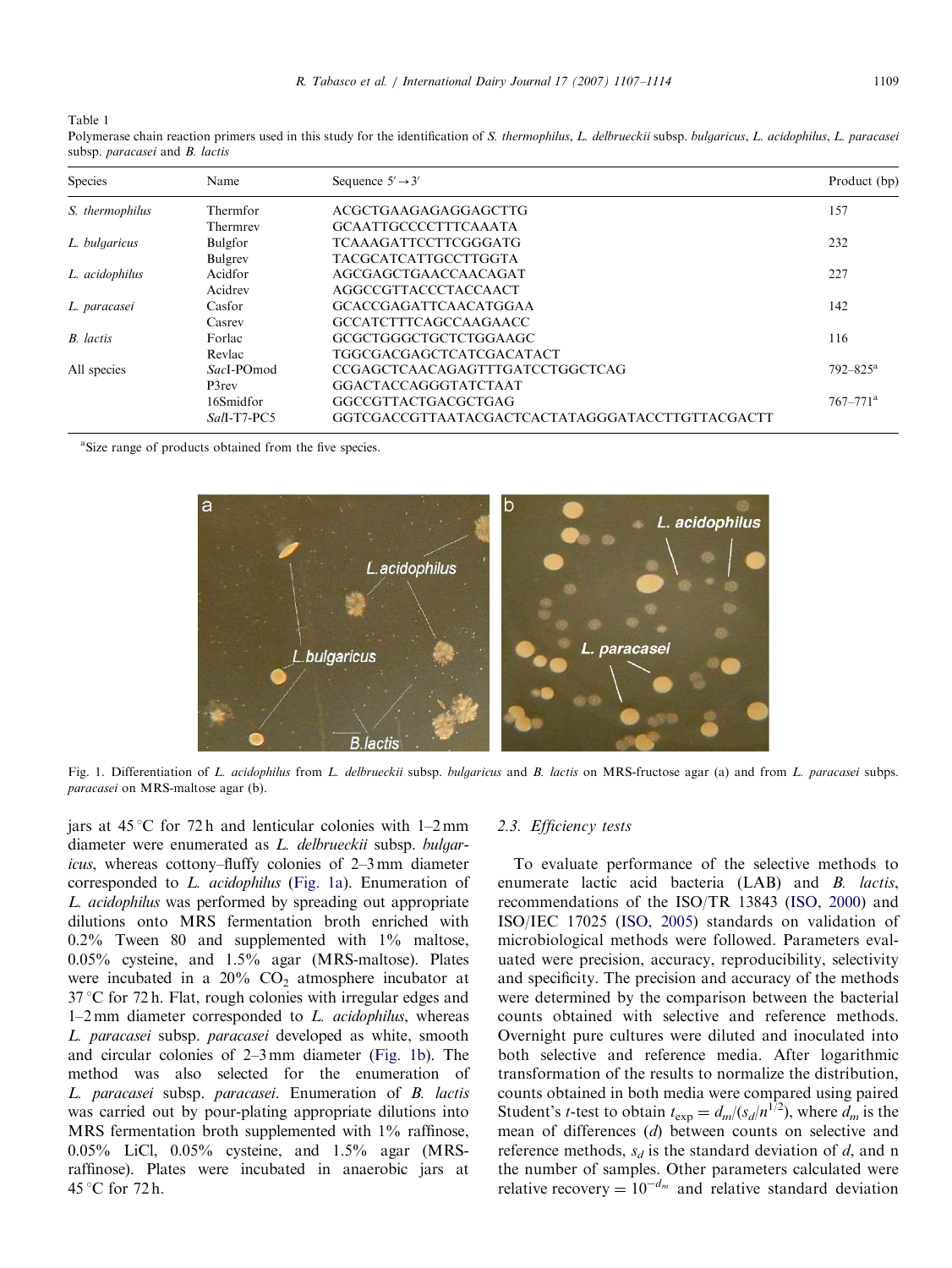of differences  $= 1 - 10^{-s_d}$ . Reproducibility of the methods was tested by the analysis of identical samples by two different operators and using different equipments. At the same time, the matrix effect for bacterial enumeration in fermented milk was evaluated. Samples consisted of 10% reconstituted skim milk powder (Scharlab) acidified to pH 4.6 with 5 <sup>M</sup> lactic acid and inoculated with each species at both, high levels  $(10^7 \text{cfu} \text{mL}^{-1})$  and low levels  $(10<sup>5</sup>$  cfu mL<sup>-1</sup>). Pairs of counts were compared and the relative standard deviation of reproducibility was calculated as  $1 - 10^{-s_{dr}}$ , where  $s_{dr}$  is the standard deviation of differences between counts from the two operators. For selectivity and specificity analysis, cultures from all five bacterial species were mixed at the level of  $10^7$  cfu mL<sup>-1</sup> for each strain and appropriate dilutions inoculated into the selective media. Results were expressed as the percentage of the presumptive target counts in relation to theoretical counts. In addition, 10% reconstituted skim milk, pH 4.6, was inoculated with cultures of each target strain at low level  $(10^5 \text{cfu} \text{ mL}^{-1})$  and mixed with the other four strains at high level  $(10^7 \text{cfu} \text{mL}^{-1})$ . Appropriate dilutions were plated and analysed for the presence of presumptive false positive and negative colonies. All analyses were performed at least in triplicate and differences were compared at a significance level of  $0.05$  by a Student's *t*-test using Excel software (Microsoft, Redmond, WA, USA).

# 2.4. Analysis of fermented milk products

# 2.4.1. Enumeration of bacterial viable counts

The fermented milk Simbiotic Drink containing the yoghurt and probiotic strains and the product with only the yoghurt bacteria, both from Priégola, were analysed through their shelf life (28 d) for performance of the selective methods. Viable counts were determined in samples (1 mL) by using serial decimal dilutions prepared in Ringer's solution (Scharlab) supplemented with 0.05% cysteine. Appropriate dilutions were plated in duplicate and analysed using the selective methods described above.

#### 2.4.2. Identification of presumptive target colonies

Presumptive positive colonies (10%) grown with selective methods in the highest dilution plate were checked by species-specific PCR to verify the efficacy of the media for specific enumeration. Species-specific primers were designed within variable regions in the 16S rRNA encoding genes of S. thermophilus, L. paracasei subsp. paracasei, L. delbrueckii subsp. bulgaricus and L. acidophilus using the Lasergene PrimerSelect module of the Lasergene software package (DNAStar Inc., Madison, WI, USA). Speciesspecific primers for identification of *B. lactis* were designed on the basis of the transaldolase gene variable regions [\(Requena et al., 2002\)](#page-7-0). Primer pairs [\(Table 1](#page-2-0)) were selected upon confirmation that only targeted species would give a PCR product. Colonies were picked up using sterile toothpicks, suspended in  $20 \mu L$  milliQ water, boiled at 100 °C for 5 min and frozen at  $-20$  °C. Diagnostic PCR

reactions were carried out with  $2 \mu L$  of thawed cell suspensions and the primers described in [Table 1](#page-2-0). The amplification programme was as follows:  $94^{\circ}$ C for 3 min, 35 cycles of 94 °C for 30 s, 60 °C for 20 s and 72 °C for 20 s, and a final extension time of  $72^{\circ}$ C for 5 min. The products  $(5 \mu L)$  were separated on a 2% agarose gel and analysed for the yield of amplicons with the expected sizes [\(Table 1\)](#page-2-0).

#### 2.4.3. PCR–DGGE analysis

In order to obtain bacterial DNA from fermented milk, the samples  $(3 mL)$  were neutralized to pH 6.5 with 1 M NaOH and cleared by adding 10 mL of 0.2% EDTA, pH 12, to cause casein micelle dispersion. The bacterial cells were collected by centrifugation at  $10,000 \times g$  for 15 min and mixed (1:1) with glass beads (diameter, 150-212 µm; Sigma Chemical Co., St. Louis, MO, USA) for mechanical disruption by vortexing the ice-cooled suspensions four times over 4 min. Cell debris and glass beads were collected by centrifugation (12,000  $\times$  g for 5 min) and genomic DNA was obtained from the cell free extract as described by [Meile, Rohr, Geissman, Herensperger, and Teuber \(2001\)](#page-7-0). The DNA was used as template (500 ng) for PCR amplification using the conditions described above. A 40 bp GC clamp (5'-CGC CCG GGG CGC GCC CCG GGC GGG GCG GGG GCA CGG GGG G-3') was attached to either the forward or reverse primer [\(Table 1\)](#page-2-0) to obtain PCR products suitable for separation by DGGE. Thus, the following species-specific primers were employed: Thermfor-GC and Thermrev for the identification of S. thermophilus, Bulgfor and Bulgrev-GC for L. delbrueckii subsp. bulgaricus, Acidfor-GC and Acidrev for L. acidophilus, Casfor-GC and Casrev for L. paracasei subsp. paracasei, and Forlac and Revlac-GC for B. lactis. An identification ladder containing equal amounts of PCR products from pure cultures was prepared.

DGGE was performed with a DCode system (Bio-Rad Laboratories, Hercules, CA, USA), using a 9% polyacrylamide gel with a  $40-60\%$  gradient of 7 M urea and  $40\%$ formamide that increased in the electrophoresis running direction. Electrophoresis was carried out in 20 mm Tris, 10 mm acetic acid and 0.5 mm EDTA ( $0.5 \times$  TAE) buffer at 130 V and 60 °C for 4.5 h. Gels were stained with AgNO<sub>3</sub> as described by [Sanguinetti, Dias-Neto, and Simpson \(1994\).](#page-7-0)

# 3. Results and discussion

# 3.1. Comparison of bacterial counts using selective and reference methods

This study has focused on the development of selective methods suited to recover the maximum population of S. thermophilus, L. delbrueckii subsp. bulgaricus, L. acidophilus, L. paracasei subsp. paracasei and B. lactis in fermented milk as compared with that of supporting optimal growth (reference methods) to avoid underestimation of the bacterial counts. Therefore, formulation of the methods was based on antibiotic-free media, carbohydrate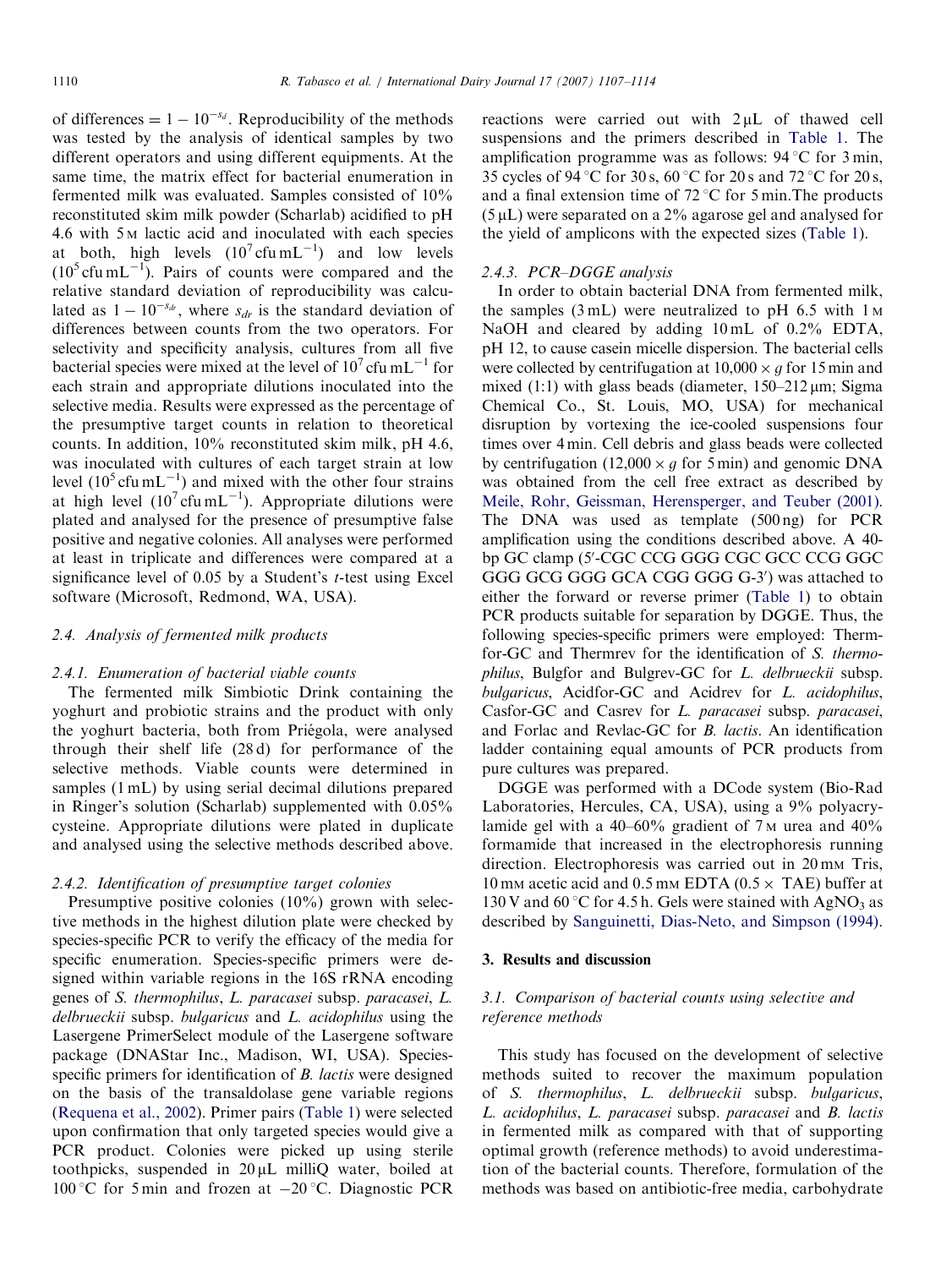<span id="page-4-0"></span>fermentation patterns and different incubation conditions. Incubation in aerobiosis at  $45^{\circ}$ C during 24 h in M17lactose agar was found suitable for selective enumeration of S. thermophilus, since it prevented the growth of L. paracasei subsp. paracasei found at  $37^{\circ}$ C and that of L. delbrueckii subsp. bulgaricus and B. lactis that developed under anaerobic conditions. Extension of the incubation period for 48 h allowed the appearance of pinpoint colonies of L. acidophilus. Therefore, these incubation conditions provided selective characteristics for S. thermophilus enumeration, although the medium does not inhibit the growth of the other bacteria.

The finding of a non-antibiotic medium for selective enumeration of L. delbrueckii subsp. bulgaricus could not be based on the acidified MRS medium recommended by ISO/FDIS 7889 IDF 117 standard on enumeration of yoghurt characteristic microorganisms ([ISO, 2002](#page-7-0)), since it also allowed growth of L. acidophilus, L. paracasei subsp. *paracasei*, and *B. lactis*. Increasing the incubation at  $45^{\circ}$ C and replacement of glucose by fructose were conditions selective against *L. paracasei* subsp. *paracasei* and *B. lactis*, respectively. The method was differential against L. acidophilus when the medium was enriched with 0.2% Tween 80, showing a clear morphological differentiation between lenticular colonies corresponding to L. delbrueckii subsp. bulgaricus and cottony-fluffy colonies of L. acidophilus [\(Fig. 1a\)](#page-2-0). The role of the compound to cause such peculiar colony morphology in L. acidophilus was not elucidated. Selective enumeration of L. acidophilus against S. thermophilus and B. lactis in fermented milk using MRSmaltose and incubation in a  $20\%$  CO<sub>2</sub> atmosphere was shown in a previous report (Martín-Diana, Janer, Peláez, [& Requena, 2003\)](#page-7-0). In the present study, the method also demonstrated to be selective against L. delbrueckii subsp. bulgaricus and differential against *L. paracasei* subsp. paracasei, since a clear difference in colony morphology could be assessed in the plates [\(Fig. 1b](#page-2-0)). Counts of L. acidophilus were similar when the two methods, growth in MRS-maltose and MRS-fructose, were compared (results not shown). MRS-maltose was also selected as suitable for enumeration of L. paracasei subsp. paracasei since it gave excellent results compared with the reference method (Table 2).

MRS containing cysteine–HCl can provide optimal overall growth conditions for the non-selective enumeration of bifidobacteria [\(Roy, 2001;](#page-7-0) [Leuschner, Bew,](#page-7-0) [Simpson, Ross, & Stanton, 2003](#page-7-0)), and it was therefore selected as reference medium for B. lactis. Selective conditions for enumeration of this species were incubation at  $45^{\circ}$ C, use of raffinose as a carbohydrate source and addition of 0.05% LiCl to suppress lactobacilli growth. The method was selective for *B. lactis* against the LAB strains studied. Overall characteristics of the method allowed reduction of the concentration of the antimicrobial compound LiCl to 0.05% instead of 0.2–0.3%, the amount usually added in selective media for enumeration of Bifidobacteria [\(Hartemink, Kok, Weenk,](#page-7-0) & [Rombouts,](#page-7-0) [1996](#page-7-0); [Payne et al., 1999](#page-7-0); [Roy, 2001](#page-7-0)).

The Student's t-test was used to compare each species enumeration on both methods (reference and selective). The resulting  $t$  values (Table 2) were lower than the tabulated value of t  $(t<sub>tab</sub> = 2.29)$  in all cases, which indicates that there were no significant differences between the two methods in bacterial enumeration at a probability level of 95%. The highest relative standard deviation of differences in counts between methods was observed for L. delbrueckii subsp. bulgaricus. In general, higher L. delbrueckii subsp. bulgaricus counts were found at  $45^{\circ}C$  than at  $37^{\circ}$ C (results not shown). Optimum temperature growth at  $44^{\circ}$ C for *L. delbrueckii* subsp. *bulgaricus* has been previously reported [\(Beal, Louvet,](#page-6-0) & [Corrieu, 1989](#page-6-0)), and a recommendation to increase temperature incubation for L. delbrueckii subsp. bulgaricus slowly growing strains is included in the ISO/FDIS 7889 IDF 117 standard on yoghurt colony count technique at  $37^{\circ}$ C [\(ISO, 2002\)](#page-7-0). Reproducibility of the methods was tested by the analysis of identical samples, acidified milk (pH 4.6) inoculated with each species at both high level  $(10^7 \text{c} \text{fu} \text{m} \text{L}^{-1})$  and low level  $(10^5 \text{cfu} \text{ mL}^{-1})$ , by two different operators and using different equipment. As shown in Table 2, the relative standard deviation of reproducibility was equal or lower than 0.14 log units.

Table 2

Counts (log cfu mL<sup>-1</sup>) and evaluation of performance of the selective methods to enumerate S. *thermophilus, L. delbrueckii* subsp. *bulgaricus*, L. acidophilus, L. paracasei subsp. paracasei and B. lactis

| Parameter                                                         | S. thermophilus | L. bulgaricus | L. acidophilus | L. paracasei | <b>B.</b> lactis |
|-------------------------------------------------------------------|-----------------|---------------|----------------|--------------|------------------|
| Mean <sup>a</sup> (log cfu mL <sup>-1</sup> ) of reference method | 9.02            | 7.74          | 7.35           | 9.39         | 8.75             |
| Mean <sup>a</sup> (log cfu mL <sup>-1</sup> ) of selective method | 9.01            | 8.04          | 7.34           | 9.41         | 8.78             |
| Relative standard deviation of differences                        | 0.08            | 0.47          | 0.08           | 0.10         | 0.12             |
| Student's $t^b$                                                   | 0.70            | 1.58          | 0.53           | 0.52         | 0.76             |
| Relative recovery                                                 | 0.97            | 2.02          | 0.97           | 1.03         | 1.07             |
| Relative standard deviation of reproducibility                    | 0.14            | 0.13          | 0.13           | 0.07         | 0.08             |
| Selectivity $(\% )$                                               | 101.8           | 103.9         | 100.7          | 101.1        | 97.6             |

<sup>a</sup>Means are average from three independent analyses.

 $b_{t_{\rm tab}} = 2.29.$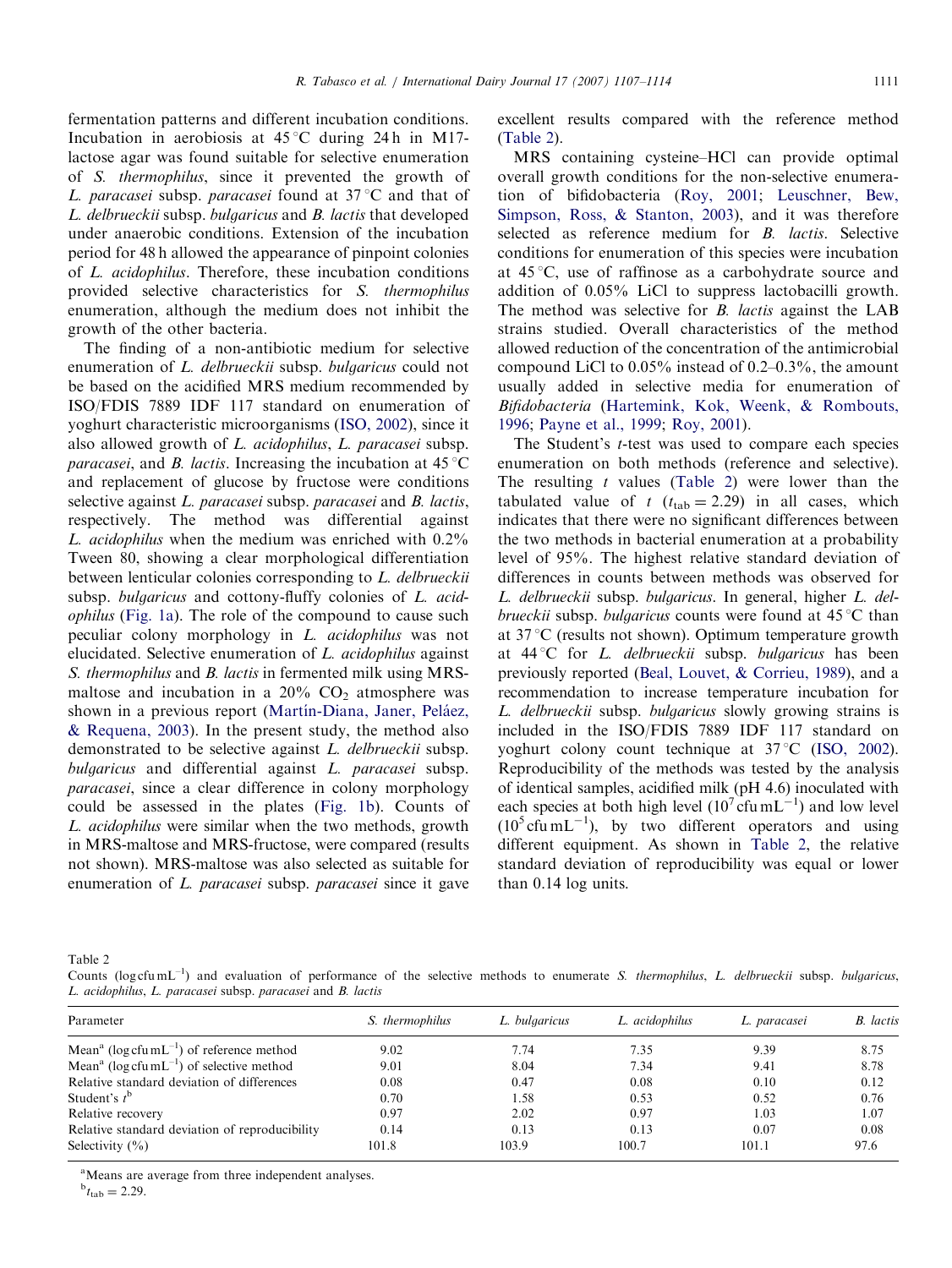To verify the selectivity of the methods, cultures of S. thermophilus, L. delbrueckii subsp. bulgaricus, L. acidophilus, L. paracasei subsp. paracasei and B. lactis were mixed at approximately  $10^7$  cfu mL<sup>-1</sup> in the ratio of 0.2, 1, 5, 0.2, and 1, respectively, and appropriate dilutions plated into the selective media. The results, expressed as the percentage of presumptive target counts in relation to theoretical counts, are shown in [Table 2](#page-4-0). Percentages close to 100% indicate that the selective methods yielded counts that were nearly equal to the theoretical counts, which indicates that the efficacy of the methods for selective enumeration of the five species in mixed cultures could be considered acceptable. Specificity and selectivity of the methods were also analysed in acidified milk, pH 4.6, that was inoculated with cultures of each target strain at low level  $(10<sup>5</sup>$  cfu mL<sup>-1</sup>) and the other four strains at high level  $(10<sup>7</sup>$  cfu mL<sup>-1</sup>). There was no interference between species for the enumeration of S. thermophilus and B. lactis in the corresponding selective media, and for L. paracasei subsp. *paracasei* when it was incubated in aerobiosis at  $30^{\circ}$ C for 48 h in MRS agar. However, differential enumeration of L. delbrueckii subsp. bulgaricus and L. acidophilus in MRSfructose ([Fig. 1a\)](#page-2-0) and of L. acidophilus and L. paracasei subsp. paracasei in MRS-maltose [\(Fig. 1b\)](#page-2-0) could only be made when differences of counts between the two species were lower than 2 log units (results not shown).

# 3.2. Enumeration of bacteria in fermented milk products using the selective methods

The performance of the methods for selective enumeration of yoghurt and probiotic bacteria was carried out in the commercial probiotic product Simbiotic Drink (Priégola), containing S. thermophilus, L. delbrueckii subsp. bulgaricus, L. acidophilus, L. paracasei subsp. paracasei and B. lactis as stated in the label, and the product manufactured with only the yoghurt bacteria. Results in Table 3 are averages from eight batches of each product analysed over 4 weeks. The results obtained indicated that there was low

Table 3

Viable counts of S. thermophilus, L. delbrueckii subsp. bulgaricus, L. acidophilus, L. paracasei subsp. paracasei and B. lactis in probiotic fermented milk and yoghurt through storage at  $4^{\circ}$ C during four weeks

| Species                  | Counts (cfu mL <sup>-1</sup> ) in fermented milk stored at $4^{\circ}$ C |                |                |            |  |  |
|--------------------------|--------------------------------------------------------------------------|----------------|----------------|------------|--|--|
|                          | $1$ wk                                                                   | $2 \text{ wk}$ | $3 \text{ wk}$ | 4 wk       |  |  |
| Probiotic fermented milk |                                                                          |                |                |            |  |  |
| S. thermophilus          | 9.32(0.09)                                                               | 9.15(0.18)     | 9.22(0.14)     | 9.14(0.37) |  |  |
| L. bulgaricus            | 7.58(0.28)                                                               | 7.36(0.53)     | 7.63(0.07)     | 6.05(1.03) |  |  |
| L. acidophilus           | 7.12(0.30)                                                               | 7.11(0.33)     | 6.81(0.33)     | 6.44(0.36) |  |  |
| L. paracasei             | 6.49(0.12)                                                               | 6.48(0.27)     | 6.49(0.13)     | 6.47(0.21) |  |  |
| <b>B.</b> lactis         | 8.08(0.13)                                                               | 8.03(0.22)     | 7.97(0.22)     | 8.15(0.15) |  |  |
| Yoghurt                  |                                                                          |                |                |            |  |  |
| S. thermophilus          | 8.88 (0.12)                                                              | 8.91 (0.46)    | 8.98 (0.22)    | 8.94(0.05) |  |  |
| L. bulgaricus            | 8.26(0.11)                                                               | 8.35(0.13)     | 8.23(0.13)     | 8.21(0.07) |  |  |

<sup>a</sup>Means are average from eight batches. Standard deviation in parenthesis.

variation between production batches, reliable counts for the probiotic and yoghurt strains and acceptable viability of the species throughout the shelf life of the products. The selective methods were therefore suitable for enumeration of the species, mostly because they were evaluated for the specific microorganisms present in the product. The results strengthen the rising opinion that selective or differential media should be evaluated for the specific strains of species of interest in each particular product [\(Lourens-Hattingh](#page-7-0) & [Viljoen, 2001](#page-7-0)). As stated by [Talwalkar and Kailasapathy](#page-7-0) [\(2004\)](#page-7-0), the search for a single media in the literature that would provide reliable cell counts of L. acidophilus, Bifidobacterium spp., and L. casei in several different products could be unsuccessful.

Developed colonies (10%) from each selective media were subjected to confirmation test by species-specific PCR identification using primers based on the 16S rRNA gene sequence obtained from the LAB strains and on the partial sequence of the transaldolase gene sequence from *B. lactis* previously described ([Requena et al., 2002\)](#page-7-0). Specificity of the primers and PCR conditions to identify the analysed species were tested with DNA from pure cultures. Formation of specific amplicons was exclusively observed from the corresponding species (results not shown). All the presumptive target colonies analysed from selective and differential plates confirmed their identity by yielding PCR products of the expected sizes [\(Fig. 2](#page-6-0)). In addition, the species-specific primer pairs designed and the PCR conditions developed in this study proved to be a very rapid and effective method for the identification of the species.

# 3.3. Identification by PCR–DGGE of species present in the fermented milk

The primers used for species-specific PCR identification of colonies were also suitable for identification of S. thermophilus, L. delbrueckii subsp. bulgaricus, L. acidophilus, L. paracasei subsp. paracasei and B. lactis in cultureindependent analysis of the fermented milk Simbiotic Drink using PCR–DGGE. The efficiency of separation was assayed by comparing amplicons obtained from pure cultures with the GC clamp attached to the forward or the reverse primer (see Material and methods). The appropriate products were combined to obtain the reference ladder that allowed for the identification of species in the fermented milk without prior isolation [\(Fig. 3](#page-6-0)). In spite of the length homogeneity of amplicons [\(Table 1](#page-2-0) and [Fig. 2\)](#page-6-0), the technique allowed a distinguishable separation of fragments, showing a great detection and identification potential for analysis of these products. The efficiency of PCR–DGGE for lactobacilli and bifidobacteria identification of commercial probiotic products has been recently demonstrated ([Fasoli et al., 2003;](#page-6-0) [Temmerman, Scheirlinck,](#page-7-0) [Huys,](#page-7-0) [& Swings, 2003](#page-7-0)). In the present work, the high annealing temperature (60 $^{\circ}$ C) of the species-specific PCR applicable to the five species would have the additional advantage of carrying out one-step species identification by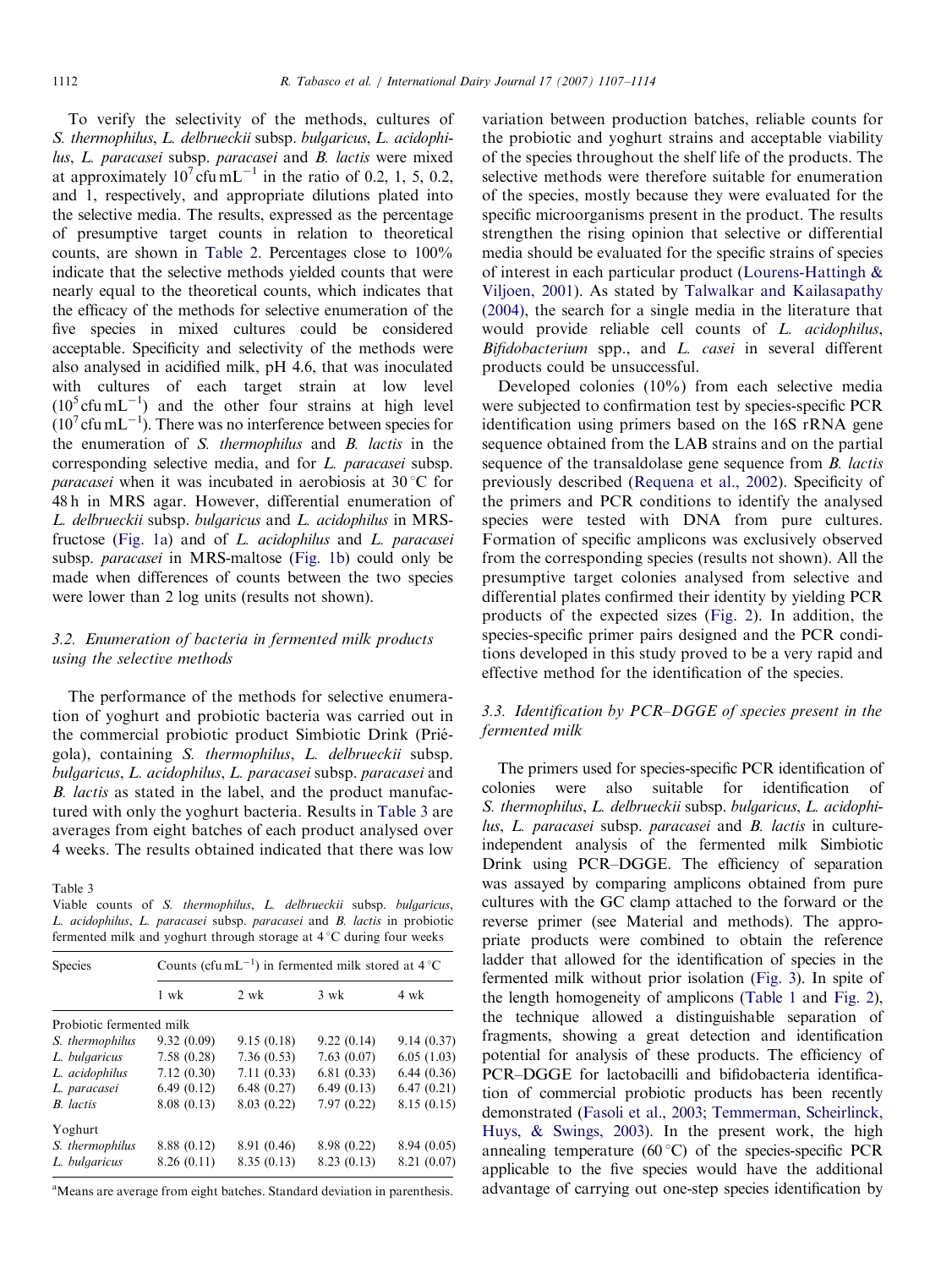<span id="page-6-0"></span>

Fig. 2. Polymerase chain reaction products obtained from pure culture DNA and two colonies enumerated as S. thermophilus (lanes 2, 3 and 4), L. delbrueckii subsp. bulgaricus (lanes 5, 6 and 7), L. acidophilus (lanes 8, 9 and 10), L. paracasei subps. paracasei (lanes 12, 13 and 14) and B. lactis (lanes 15, 16 and 17).



Fig. 3. Denaturing gradient gel electrophoresis (DGGE) analysis of the polymerase chain reaction products obtained from probiotic fermented milk using the species-specific primers for S. thermophilus (lane 2), L. paracasei subsp. paracasei (lane 3), L. delbrueckii subsp. bulgaricus (lane 4), L. acidophilus (lane 5) and B. lactis (lanes 6). Lanes 1 and 7: DGGE identification ladder.

multiplex PCR combined with separation of fragments by DGGE, a study that is currently underway.

# 4. Conclusions

The present study shows that the combined use of selective plating media and different incubation conditions provide an effective antibiotic-free approach to the selective enumeration of S. thermophilus, L. delbrueckii subsp. bulgaricus, L. acidophilus, L. paracasei subsp. paracasei and B. lactis in mixed cultures present in fermented milk products. The choice of methods was based on carbohydrate fermentation patterns and incubation at different temperatures and atmospheric conditions that were targeted to the species present in the product. Efficiency of the selective methods was verified by

evaluation of performance using statistical parameters such as precision, accuracy, reproducibility, selectivity and specificity, and by identification of the enumerated species by species-specific PCR. As a complementary advantage, this study also demonstrates that the combination of species-specific PCR and DGGE analysis shows a great detection and identification potential for verification of accurate species-labelling in fermented milk without previous isolation of the bacteria.

# Acknowledgements

This work was financed by the Spanish Research Projects AGL2004-07285-C02-01 and ALIBIRD (S-0505/ AGR-0153). We thank D. Salvador for technical assistance and Priégola for the supply of fermented milk samples.

### References

- Beal, C., Louvet, P., & Corrieu, G. (1989). Influence of controlled pH and temperature on the growth and acidification of pure cultures of Streptococcus thermophilus 404 and Lactobacillus bulgaricus 398. Applied Microbiology and Biotechnology, 32, 148–154.
- Charteris, W. P., Kelly, P. M., Morelli, L., & Collins, J. K. (1997). Selective detection, enumeration and identification of potentially probiotic Lactobacillus and Bifidobacterium species in mixed bacterial populations. International Journal of Food Microbiology, 35, 1–27.
- CODEX Alimentarius Commission. (2003). CODEX standard for fermented milks. Codex Stan 243-2003. Retrieved September 1, 2006, from /[http://www.codexalimentarius.net/download/standards/400/](http://www.codexalimentarius.net/download/standards/400/CXS_243e.pdf) CXS  $243e.pdf$ .
- Coeuret, V., Dubernet, S., Bernardeau, M., Gueguen, M., & Vernoux, J. P. (2003). Isolation, characterisation and identification of lactobacilli focusing mainly on cheeses and other dairy products. Le Lait, 83, 269–306.
- Dellaglio, F., & Felis, G. E. (2005). Taxonomy of lactobacilli and bifidobacteria. In G. W. Tannock (Ed.), Probiotics and prebiotics: Scientific aspects (pp. 25–49). Norfolk, UK: Caister Academic Press.
- De Man, J. C., Rogosa, M., & Sharpe, E. (1960). A medium for the cultivation of lactobacilli. Journal of Applied Bacteriology, 23, 130–135.
- Ercolini, D. (2004). PCR–DGGE fingerprinting: novel strategies for detection of microbes in food. Journal of Microbiological Methods, 56, 297–314.
- FAO/WHO. (2002). Guidelines for the evaluation of probiotics in food. Retrieved August 23, 2006, from  $\langle$  [ftp://ftp.fao.org/es/esn/](ftp://ftp.fao.org/es/esn/food/wgreport2.pdf) [food/wgreport2.pdf](ftp://ftp.fao.org/es/esn/food/wgreport2.pdf) $\rangle$ .
- Fasoli, S., Marzotto, M., Rizzotti, L., Rossi, F., Dellaglio, F., & Torriani, S. (2003). Bacterial composition of commercial probiotic products as evaluated by PCR–DGGE analysis. International Journal of Food Microbiology, 82, 59–70.